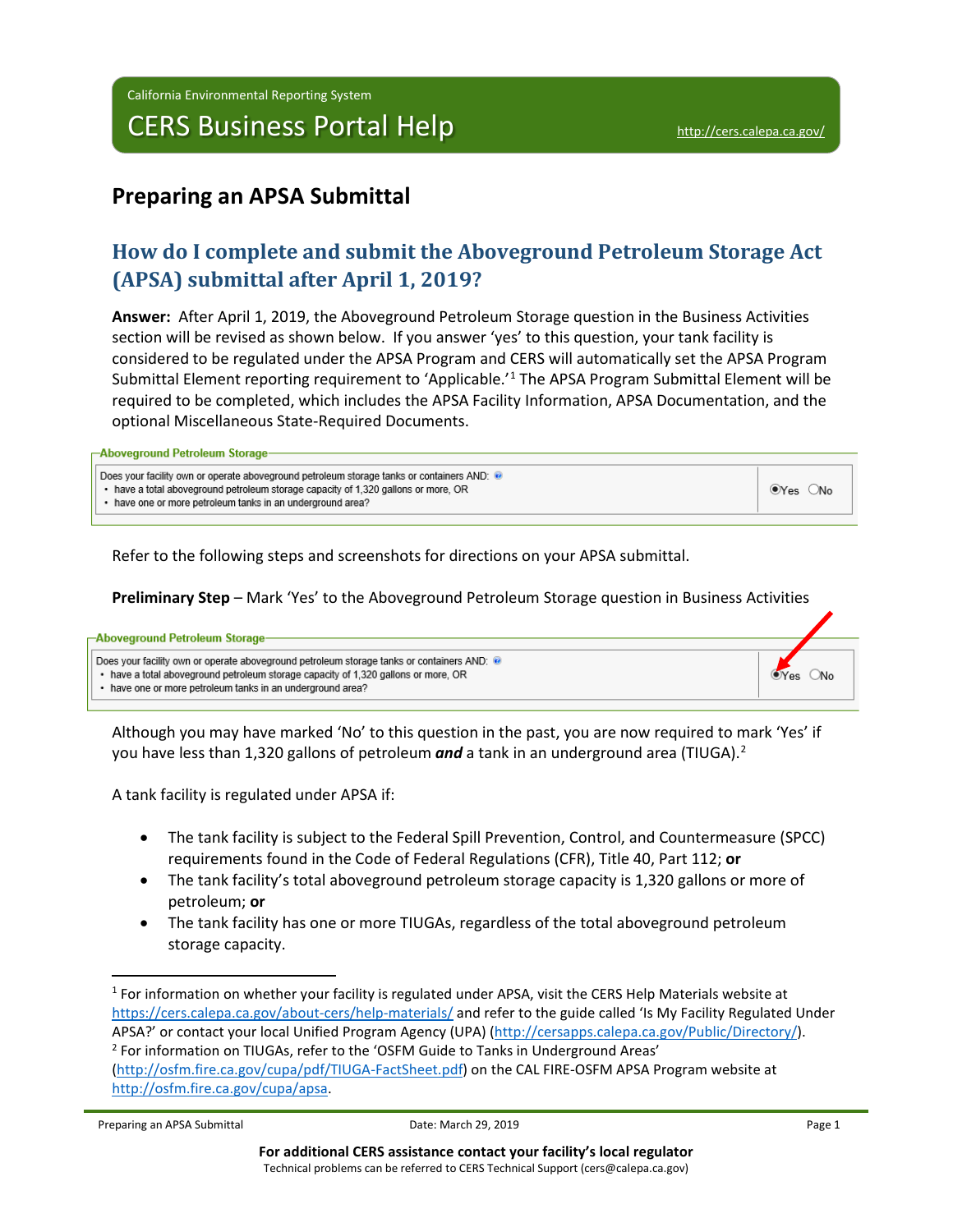**Step 1** – Click 'Start' on the Aboveground Petroleum Storage Act on the 'Prepare Draft Submittal' page

| Aboveground Petroleum Storage Act | Start <sup>'</sup> | <b>Not Applicable</b> | ∣∞∣ |
|-----------------------------------|--------------------|-----------------------|-----|
|                                   |                    |                       |     |

**Step 2** – Go to and complete the APSA Facility Information section

For tank facilities that have made a previous APSA submittal (such as the APSA Documentation), select the 'APSA Facility Information' link under the 'Aboveground Petroleum Storage Act' section.

| Aboveground Petroleum Storage Act                                                                             | $\checkmark$<br><b>DRAFT Mar. 28, 2019</b><br>Submit |
|---------------------------------------------------------------------------------------------------------------|------------------------------------------------------|
| <b>EXAPSA Facility Information</b>                                                                            | <b>C</b> Form Needed<br>New                          |
| Aboveground Petroleum Storage Act Documentation                                                               | Review Needed<br>New                                 |
| Miscellaneous State-Required Documents<br><b>O</b> Discard Draft Submittal<br><b>Add Comment To Requiator</b> |                                                      |

For new facilities or facilities that have not made a previous APSA submittal, once you click on the 'Start' button on the Aboveground Petroleum Storage Act header, you will be taken directly to the APSA Facility Information section as shown below.

| <b>APSA Facility Information: Test Facility Petroleum</b><br>Home » Prepare Submittal (10766176) » APSA: APSA Facility Information (Draft)                                                                                                                                                                                                                                                                                                                                                                                                                                                                                                                                                                                                                                                                                                                                                            |
|-------------------------------------------------------------------------------------------------------------------------------------------------------------------------------------------------------------------------------------------------------------------------------------------------------------------------------------------------------------------------------------------------------------------------------------------------------------------------------------------------------------------------------------------------------------------------------------------------------------------------------------------------------------------------------------------------------------------------------------------------------------------------------------------------------------------------------------------------------------------------------------------------------|
| Instructions/Help<br> ≼                                                                                                                                                                                                                                                                                                                                                                                                                                                                                                                                                                                                                                                                                                                                                                                                                                                                               |
| You must indicate if your tank facility is conditionally exempt from having to prepare and implement a Spill Prevention, Control, and Countermeasure (SPCC) Plan under APSA.<br>Refer to HSC §25270.4.5(b) for details.<br>If you indicate that your facility is conditionally exempt, then no additional information is requested on the APSA Facility Information.<br>If you indicate that your facility is not conditionally exempt, then complete the remaining fields in the APSA Facility Information.<br>For assistance with calculating the total aboveground storage capacity of petroleum at your facility, read the CERS Help Materials for APSA: Is My Facility Requlated Under APSA?<br>For information on "tanks in underground areas," visit the Office of the State Fire Marshal APSA website at http://osfm.fire.ca.gov/cupa/apsa or contact your local requlator for<br>assistance. |
| Cancel<br>Save                                                                                                                                                                                                                                                                                                                                                                                                                                                                                                                                                                                                                                                                                                                                                                                                                                                                                        |
| -Facility Information-<br>Conditionally Exempt <sup>o</sup>                                                                                                                                                                                                                                                                                                                                                                                                                                                                                                                                                                                                                                                                                                                                                                                                                                           |
| Total Aboveground Storage Capacity of Petroleum                                                                                                                                                                                                                                                                                                                                                                                                                                                                                                                                                                                                                                                                                                                                                                                                                                                       |
| Number of Tanks in Underground Area(s)                                                                                                                                                                                                                                                                                                                                                                                                                                                                                                                                                                                                                                                                                                                                                                                                                                                                |
| Date of SPCC Plan Certification or Date of 5-Year Review<br>囲                                                                                                                                                                                                                                                                                                                                                                                                                                                                                                                                                                                                                                                                                                                                                                                                                                         |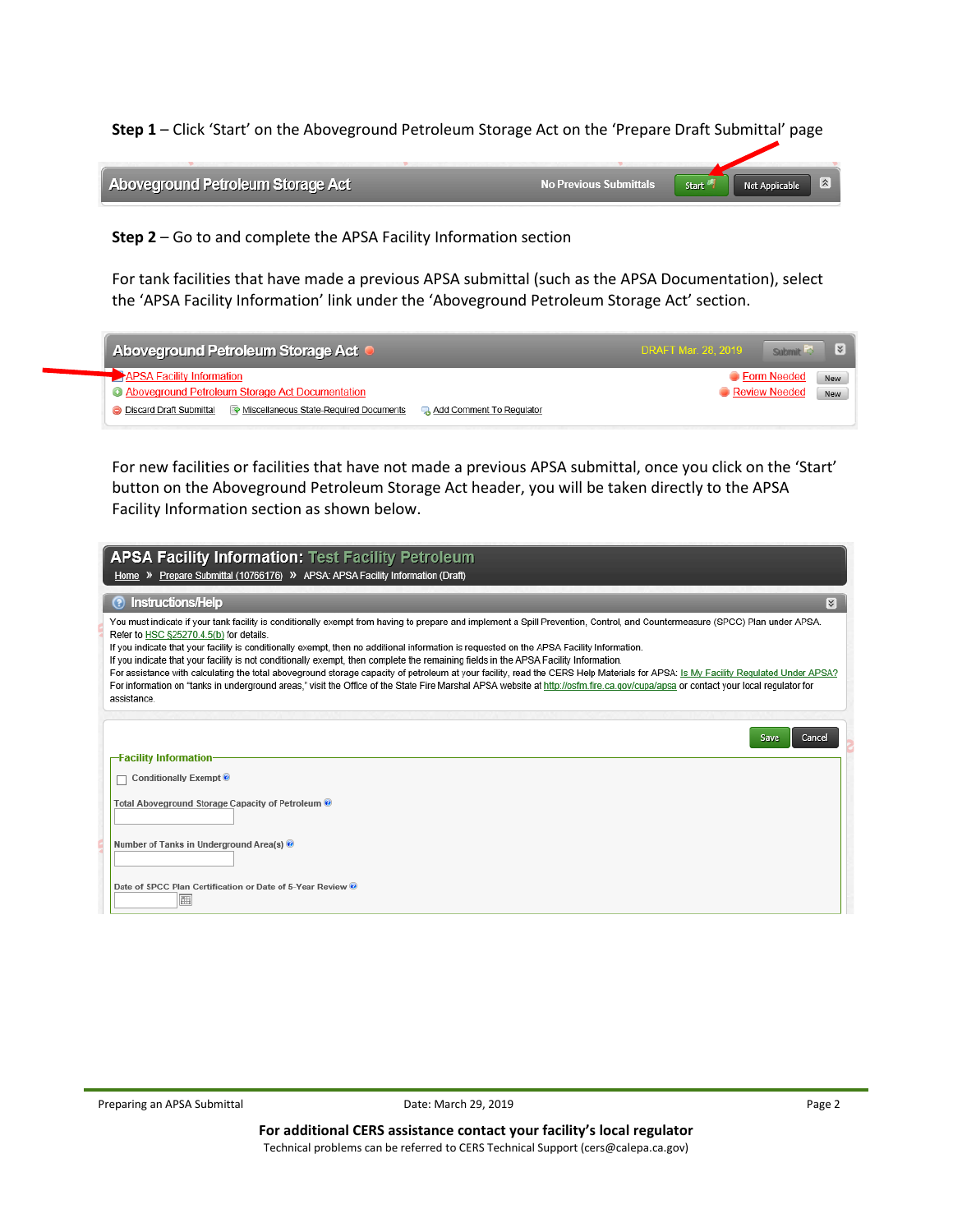**Conditionally Exempt:** This field indicates if the tank facility is located on and operated by a farm, nursery, logging site, or construction site **and** if the following conditions are met pursuant to Health and Safety Code (HSC) §25270.4.5(b):

- (1) No aboveground storage tank exceeds 20,000 gallons; **and**
- (2) The cumulative storage capacity of the tank facility does not exceed 100,000 gallons.

**Note:** There are farms that are *completely excluded* from APSA and should mark 'No' on the Aboveground Petroleum Storage question in the Business Activities section. Completely excluded farms are not subject to answering this conditionally exempt question in CERS. For more information on farms, refer to the fact sheet called 'APSA and SB 612 for Farms' [\(http://osfm.fire.ca.gov/cupa/pdf/Farm%20Fact%20Sheet%2019Feb2016.pdf\)](http://osfm.fire.ca.gov/cupa/pdf/Farm%20Fact%20Sheet%2019Feb2016.pdf) on the CAL FIRE-OSFM APSA Program website at [http://osfm.fire.ca.gov/cupa/apsa.](http://osfm.fire.ca.gov/cupa/apsa)

If your tank facility is conditionally exempt, your tank facility is not required to prepare and implement an SPCC Plan under the APSA Program, but you must:<sup>[3](#page-2-0)</sup>

- (1) Conduct daily visual inspections of any petroleum storage tank, container or equipment;
- (2) Allow the UPA to conduct a periodic inspection of the tank facility; **and**
- (3) Install secondary containment for each tank or group of tanks if determined necessary by the UPA.

If your tank facility is conditionally exempt, check the box next to 'Conditionally Exempt'. You have completed your APSA Facility Information. Click 'Save' and continue to the Aboveground Petroleum Storage Act Documentation section (Step 3).

| Facility Information—<br>V Conditionally Exempt | Cancel<br>Save |
|-------------------------------------------------|----------------|
|                                                 | Cancel<br>Save |

Preparing an APSA Submittal **Page 3** Contact Date: March 29, 2019 **Page 3** Page 3

<span id="page-2-0"></span><sup>&</sup>lt;sup>3</sup> A conditionally exempt APSA tank facility may still be required to prepare and implement an SPCC Plan under the Federal SPCC requirements.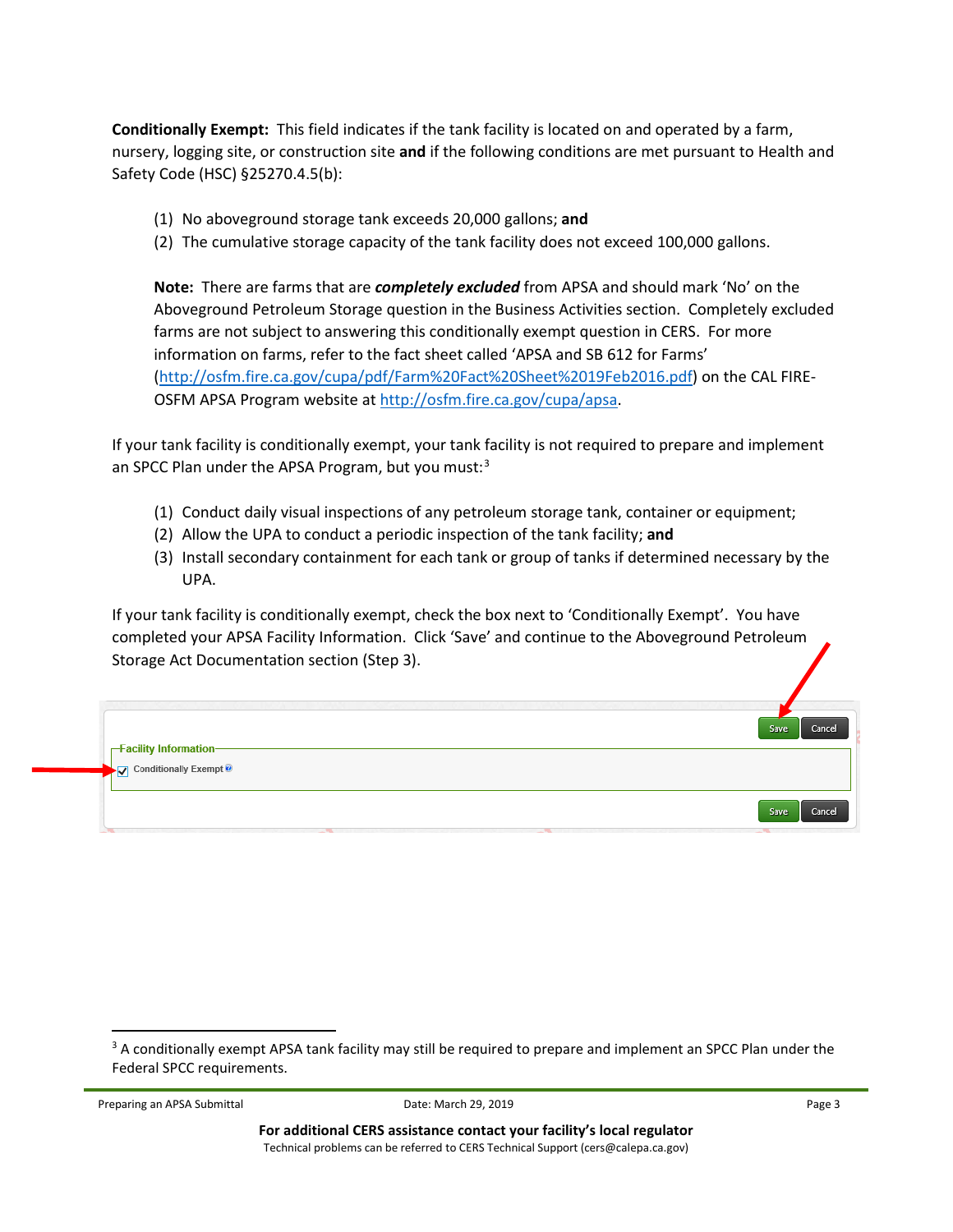If your tank facility is not conditionally exempt, leave the box next to 'Conditionally Exempt' unchecked and continue to the remaining applicable data fields.

# Save Cancel **Facility Information-**Conditionally Exempt Total Aboveground Storage Capacity of Petroleum \*\* Number of Tanks in Underground Area(s) \*\* Date of SPCC Plan Certification or Date of 5-Year Review V 画

**Total Aboveground Storage Capacity of Petroleum:** Enter the total number of gallons from your tank facility's aboveground petroleum storage capacity by adding together the aggregate shell capacities of all ASTs, containers, equipment, and TIUGAs, with a shell capacity equal to or greater than 55 gallons of petroleum. To calculate the capacity of 55-gallon drums at your tank facility, use the maximum number of drums that would typically be stored at your facility. **Do not** count tanks, containers or equipment that are excluded under APSA. For APSA exclusions, refer to HSC §25270.2(a)(1)-(8) at [http://leginfo.legislature.ca.gov/faces/codes\\_displaySection.xhtml?lawCode=HSC&sectionNum=25270.2.](http://leginfo.legislature.ca.gov/faces/codes_displaySection.xhtml?lawCode=HSC§ionNum=25270.2)

For assistance with determining the total aboveground petroleum storage capacity, refer to the CERS Help Material called 'Is My Facility Regulated Under APSA' available a[t https://cers.calepa.ca.gov/about](https://cers.calepa.ca.gov/about-cers/help-materials/)[cers/help-materials/](https://cers.calepa.ca.gov/about-cers/help-materials/) or contact your local UPA [\(http://cersapps.calepa.ca.gov/Public/Directory/\)](http://cersapps.calepa.ca.gov/Public/Directory/).

|                                                            | Cancel<br>Save |
|------------------------------------------------------------|----------------|
| <b>Facility Information-</b>                               |                |
| Conditionally Exempt<br>□                                  |                |
| Total Aboveground Storage Capacity of Petroleum            |                |
| Number of Tanks in Underground Area(s) **                  |                |
| Date of SPCC Plan Certification or Date of 5-Year Review M |                |
| 白                                                          |                |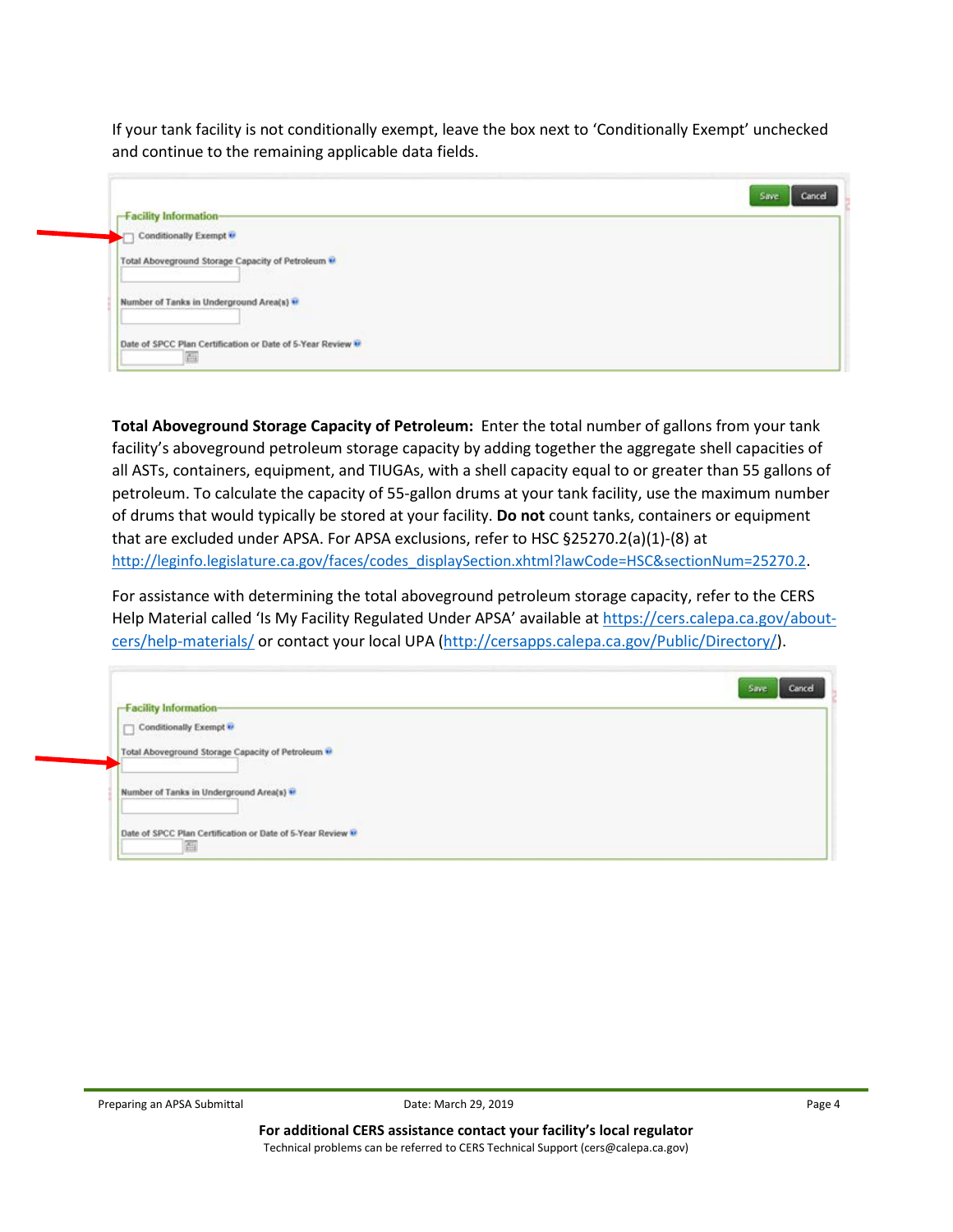**Number of TIUGAs:** When entering the number of TIUGAs, report the total number of *stationary* storage tanks with a shell capacity of 55 gallons or more of petroleum that is located on or above the surface of the floor in a structure at least 10 percent below the ground surface (such as a basement, cellar, shaft, pit or vault) and meet the definition found in HSC §25270.2(o)

[\(http://leginfo.legislature.ca.gov/faces/codes\\_displaySection.xhtml?lawCode=HSC&sectionNum=25270.2.](http://leginfo.legislature.ca.gov/faces/codes_displaySection.xhtml?lawCode=HSC§ionNum=25270.2)). **Do not** count drums or portable containers/tanks as TIUGAs. If your tank facility does not have any TIUGA, then enter '0' (zero). For more information on TIUGAs, visit the CAL FIRE-OSFM APSA Program website at [http://osfm.fire.ca.gov/cupa/apsa.](http://osfm.fire.ca.gov/cupa/apsa)

| Cancel<br>Save<br><b>Facility Information-</b>                   |  |
|------------------------------------------------------------------|--|
| Conditionally Exempt                                             |  |
| Total Aboveground Storage Capacity of Petroleum                  |  |
| Number of Tanks in Underground Area(s) **                        |  |
| Date of SPCC Plan Certification or Date of 5-Year Review **<br>曲 |  |

**Date of SPCC Plan Certification or Date of 5-Year Review:** Enter your tank facility's SPCC Plan certification date (either the date the professional engineer certified your SPCC Plan or the self-certification date of your SPCC Plan) or the last SPCC Plan 5-year review date, whichever is more recent.<sup>[4](#page-4-0)</sup> You cannot enter a future date. If your tank facility does not have an SPCC Plan, this field can be left blank.

|                                                                 | Save<br>Cancel |
|-----------------------------------------------------------------|----------------|
| <b>Facility Information-</b>                                    |                |
| Conditionally Exempt $\overline{\mathbf{e}}$                    |                |
| Total Aboveground Storage Capacity of Petroleum                 |                |
| Number of Tanks in Underground Area(s) **                       |                |
| Date of SPCC Plan Certification or Date of 5-Year Review M<br>启 |                |

<span id="page-4-0"></span> <sup>4</sup> The 5-year review of your SPCC Plan does not have to be completed by a professional engineer.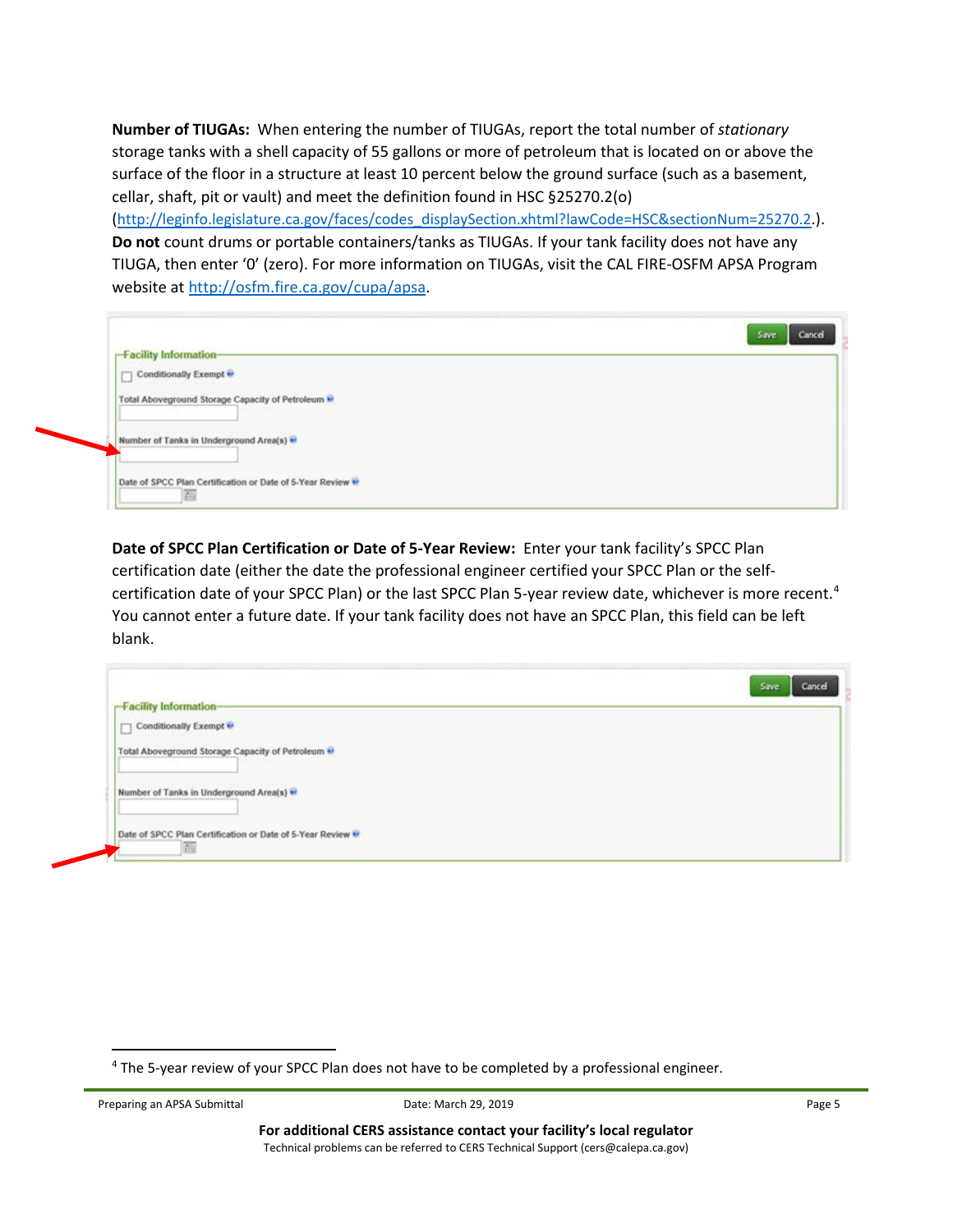If your facility is not conditionally exempt and the SPCC Plan certification date or 5-year review date is left blank, you may still submit the APSA Facility Information, but you will receive the following warning.

| <b>Submittal Guidance</b>                                                                                                                                                                |
|------------------------------------------------------------------------------------------------------------------------------------------------------------------------------------------|
| All $(1)$<br>Warning (1)<br>Required (0) <b>A</b><br>$\bigcap$ Advisory (0)                                                                                                              |
| Warning quidance let you know of issues that probably apply to you, but are not required to resolve before submitting the Aboveground Petroleum Storage Act submittal element.           |
| If not Conditionally Exempt from preparing and implementing an SPCC Plan, your facility could be subject to penalties if the Date of SPCC Plan Certification or Date of 5-Year Review is |
| not provided                                                                                                                                                                             |

Once you complete the data fields in the APSA Facility Information, click 'Save' and continue to Step 3.



**Step 3** – Click on and complete the Aboveground Petroleum Storage Act Documentation



To complete the APSA Documentation section, all tank facilities, including conditionally exempt tank facilities, must either submit a completed Tank Facility Statement or submit a Hazardous Materials Business Plan per HSC 25270.6(a).

For details on the Tank Facility Statement requirement, review the 'Aboveground Petroleum Tank Facility Statement Reporting Requirements' on the CERS Help Materials website at [https://cers.calepa.ca.gov/about-cers/help-materials/.](https://cers.calepa.ca.gov/about-cers/help-materials/) The Tank Facility Statement form [\(http://osfm.fire.ca.gov/cupa/pdf/TankFacilityStatement.pdf\)](http://osfm.fire.ca.gov/cupa/pdf/TankFacilityStatement.pdf) may be downloaded from the CAL FIRE-OSFM APSA Program website at [http://osfm.fire.ca.gov/cupa/apsa.](http://osfm.fire.ca.gov/cupa/apsa)

```
Preparing an APSA Submittal Proparties and APSA Submittal Date: March 29, 2019 Page 6
```
**For additional CERS assistance contact your facility's local regulator** Technical problems can be referred to CERS Technical Support (cers@calepa.ca.gov)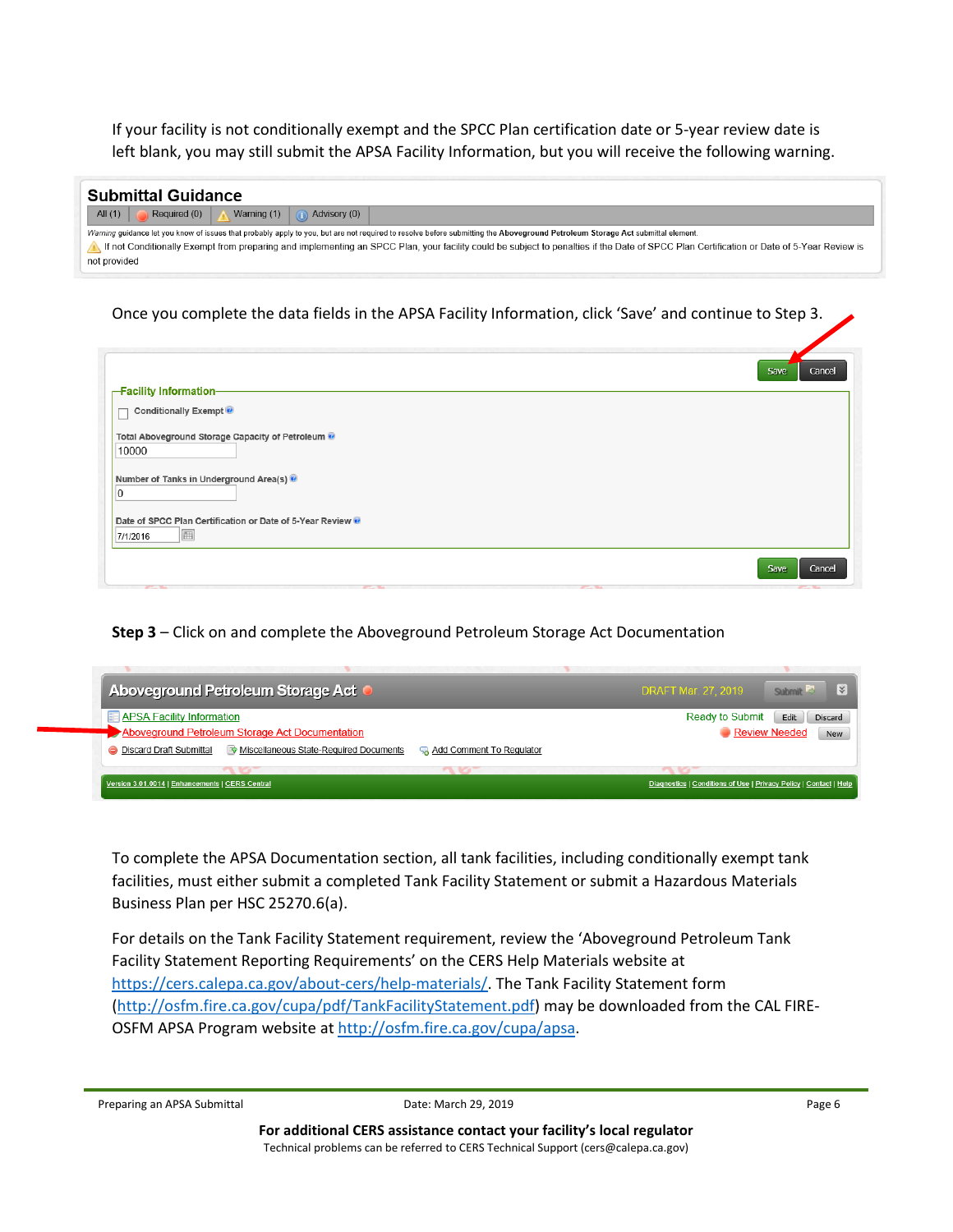If you are required to submit a Hazardous Materials Business Plan (HMBP), select the 'Provided Elsewhere in CERS' option (1), select the "Hazardous Materials Inventory" to designate where this information is found (2), and then click on the 'Save' button (3).

**Note: Do not** select 'Public Internet URL,' 'Provided to Regulator,' 'Stored at Facility,' or 'Exempt.' If your tank facility is conditionally exempt, do not select 'Exempt.'

| <b>Document Options</b><br>$\supset$ Upload Document(s)<br>Public Internet URL<br>● Provided Elsewhere in CERS<br>$\supset$ Provided to Regulator<br>$\supset$ Stored at Facility<br>$\supset$ Exempt | <b>Provided Elsewhere in CERS</b><br>If requirements for this supplemental documentation can be satisfied by another document you have provided in<br>CERS, please indicate the submittal element where the document can be found and provide the submittal date or<br>other comments to assist your regulator in locating this document in your current/previous CERS facility submittals.<br>Supplied in Submittal Element<br>$\bigcirc$ Facility Information<br>Hazardous Materials Inventory<br><b>Emergency Response and Training Plans</b><br>$\circlearrowright$ Aboveground Petroleum Storage Act<br>Indicate submittal date or other explanation |
|-------------------------------------------------------------------------------------------------------------------------------------------------------------------------------------------------------|-----------------------------------------------------------------------------------------------------------------------------------------------------------------------------------------------------------------------------------------------------------------------------------------------------------------------------------------------------------------------------------------------------------------------------------------------------------------------------------------------------------------------------------------------------------------------------------------------------------------------------------------------------------|
|                                                                                                                                                                                                       | Cancel<br>Save                                                                                                                                                                                                                                                                                                                                                                                                                                                                                                                                                                                                                                            |

If you're not required to submit an HMBP, upload a completed Tank Facility Statement as follows:

- 1. Select the 'Upload Document(s)' option,
- 2. Click on the 'Browse' button and locate the file on your computer to upload,
- 3. Provide a document title (default is 'Aboveground Petroleum Storage Documentation'), and
- 4. Select 'Save & Finish'.

**Note:** SPCC Plans are not required to be uploaded to CERS and, therefore, SPCC Plans should not be uploaded to CERS.  $\sqrt{2}$ 

| <b>Document Options</b><br><sup>●</sup> Upload Document(s)<br>Public Internet URL   | <b>Document Upload(s)</b><br>-Upload Document-                                                                                                                         | <b>CERS Document Upload Policy</b> |
|-------------------------------------------------------------------------------------|------------------------------------------------------------------------------------------------------------------------------------------------------------------------|------------------------------------|
| Provided Elsewhere in CERS<br>Provided to Regulator<br>Stored at Facility<br>Exempt | Browse<br>Date Authored (Required)<br>Document Title (Required)<br>Aboveground Petroleum Storage Act Documentation<br>圃<br>3/8/2019<br>Description/Comments (Optional) |                                    |
|                                                                                     | Save & Upload Again                                                                                                                                                    | Cancel<br>Save & Finish            |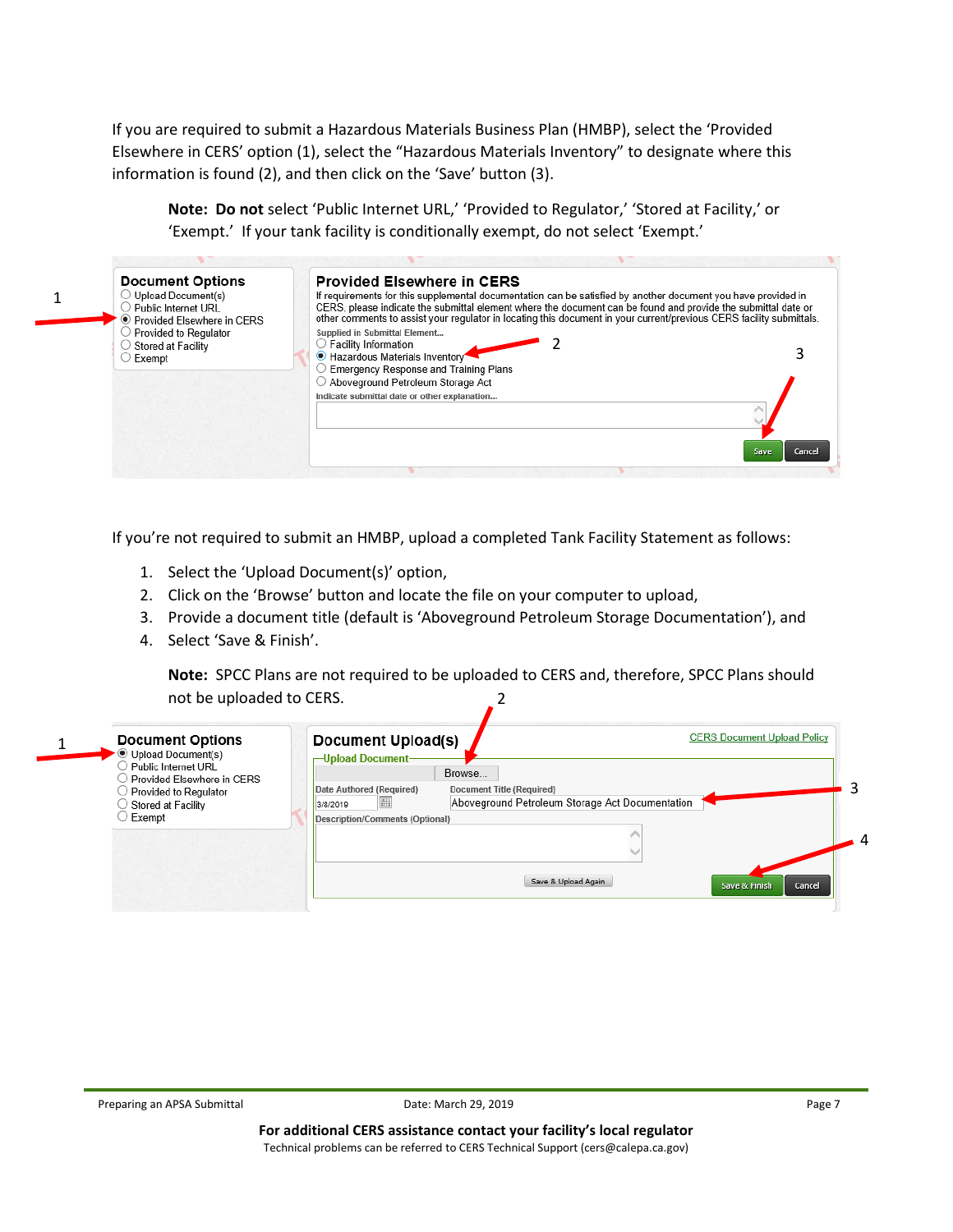### **Step 4** – Miscellaneous State-Required Documents **(Optional)**

*If* you want to submit other APSA documents (such as the *optional* TIUGA Notification Form), you have the option to select the 'Miscellaneous State-Required Documents.' [5](#page-7-0) If not submitting any other APSA document(s), then skip this step and go to Step 5.

| Aboveground Petroleum Storage Act                                                                    | $\mathbf{R}$<br><b>DRAFT Mar. 8, 2019</b><br>Submit |
|------------------------------------------------------------------------------------------------------|-----------------------------------------------------|
| <b>ED APSA Facility Information</b>                                                                  | <b>Ready to Submit</b><br>Discard<br>Edit           |
| Reflexive Above ground Petroleum Storage Act Documentation: Provided Elsewhere in CERS               | <b>Ready to Submit</b><br>Edit<br>Discard           |
| <b>Discard Draft Submittal</b><br>Miscellaneous State-Required Documents<br>Add Comment To Regulator |                                                     |

Select 'Upload Document(s)' (1), click on the 'Browse' button and locate the file on your computer to upload (2), provide a document title, and then select 'Save & Finish'. 2

| <b>R</b> |                                    |                     |                                     |                                                                                                                          | ? Instructions/Help<br><b>Miscellaneous State-Required Documents</b><br>If your state or local regulator has indicated you need to provide with this submittal element one or more state-pouried documents that are not otherwise shown in CERS, please<br>use this page to upload such documents. Please contact your local regulator if you are unsure what docume ation you need to provide.<br>To upload a document, select the Browse button and then the file on your computer to upload, provide a comment title, and then select Save & Finish to complete the upload.<br>Use of other document options shown on the left would be unusual and must be approved by the approvidate state regulator. |
|----------|------------------------------------|---------------------|-------------------------------------|--------------------------------------------------------------------------------------------------------------------------|-------------------------------------------------------------------------------------------------------------------------------------------------------------------------------------------------------------------------------------------------------------------------------------------------------------------------------------------------------------------------------------------------------------------------------------------------------------------------------------------------------------------------------------------------------------------------------------------------------------------------------------------------------------------------------------------------------------|
|          | <b>CERS Document Upload Policy</b> |                     | Browse<br>Document Title (Required) | Document Upload(s)<br>-Upload Document-<br>Date Authored (Required)<br>翢<br>3/28/2019<br>Description/Comments (Optional) | <b>Document Options</b><br>Upload Document(s)<br>Public Internet URL<br>Provided Elsewhere in CERS<br>Provided to Regulator<br>$\bigcirc$ Stored at Facility<br>$\bigcirc$ Exempt                                                                                                                                                                                                                                                                                                                                                                                                                                                                                                                           |
|          | Save & Finish                      | Save & Upload Again |                                     |                                                                                                                          |                                                                                                                                                                                                                                                                                                                                                                                                                                                                                                                                                                                                                                                                                                             |

#### **Step 5** – Submit the APSA submittal elements

Once you are back on the 'Prepare Draft Submittal' page, verify that all APSA submittal elements are ready to be submitted. When the APSA Facility Information and Aboveground Petroleum Storage Act Documentation links are green and marked 'Ready to Submit,' then click 'Submit' to file your APSA Program Submittal Element.

| Aboveground Petroleum Storage Act                                                                                           | $\mathbf{R}$<br><b>DRAFT Mar. 8, 2019</b><br>Submit                                           |
|-----------------------------------------------------------------------------------------------------------------------------|-----------------------------------------------------------------------------------------------|
| <b>E APSA Facility Information</b><br>Reflexive Aboveground Petroleum Storage Act Documentation: Provided Elsewhere in CERS | <b>Ready to Submit</b><br><b>Discard</b><br>Edit<br><b>Ready to Submit</b><br>Edit<br>Discard |
| Miscellaneous State-Required Documents<br>Add Comment To Regulator<br><b>Discard Draft Submittal</b>                        |                                                                                               |
|                                                                                                                             |                                                                                               |

<span id="page-7-0"></span><sup>5</sup> The TIUGA Notification Form [\(http://osfm.fire.ca.gov/cupa/pdf/TIUGA\\_Notification\\_form-18May2018.pdf\)](http://osfm.fire.ca.gov/cupa/pdf/TIUGA_Notification_form-18May2018.pdf) is available for download on the CAL FIRE-OSFM APSA Program website at http://osfm.fire.ca.gov/cupa/apsa.

```
Preparing an APSA Submittal Proparties and APSA Submittal Date: March 29, 2019 Page 8
```
**For additional CERS assistance contact your facility's local regulator** Technical problems can be referred to CERS Technical Support (cers@calepa.ca.gov)